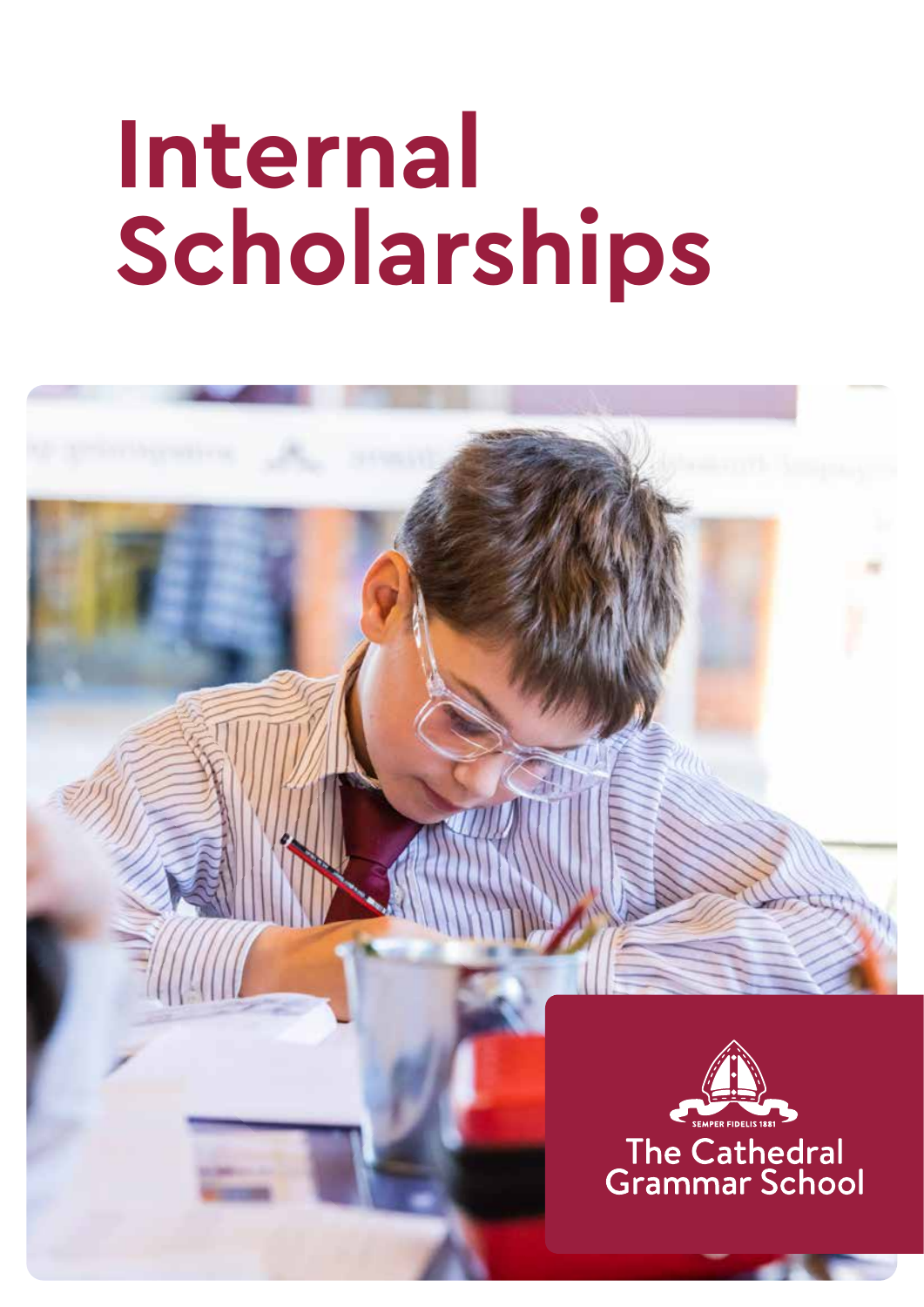

## **Scholarship information**

Since opening in 1881, The Cathedral Grammar School has offered current and prospective students various discounts to reward ability and encourage attendance.

Some scholarship funds have been established to fund these discounts. This policy itemises the internal scholarships and discounts awarded and, where applicable, outlines the scholarship criteria.

For 2023 scholarships, applications close on 13 May 2022 at 4pm. Academic examinations will be held on 19 May 2022. Choral and music auditions will be held on 20 May 2022.

### **Internal scholarships**

### **Deamer**

Academic scholarship

### **Courtenay Allpress**

Music scholarship Junior Years 1-3 Senior Years 7-8

\*Senior Courtenay Allpress applicants must be at least grade IV level for their chosen instrument.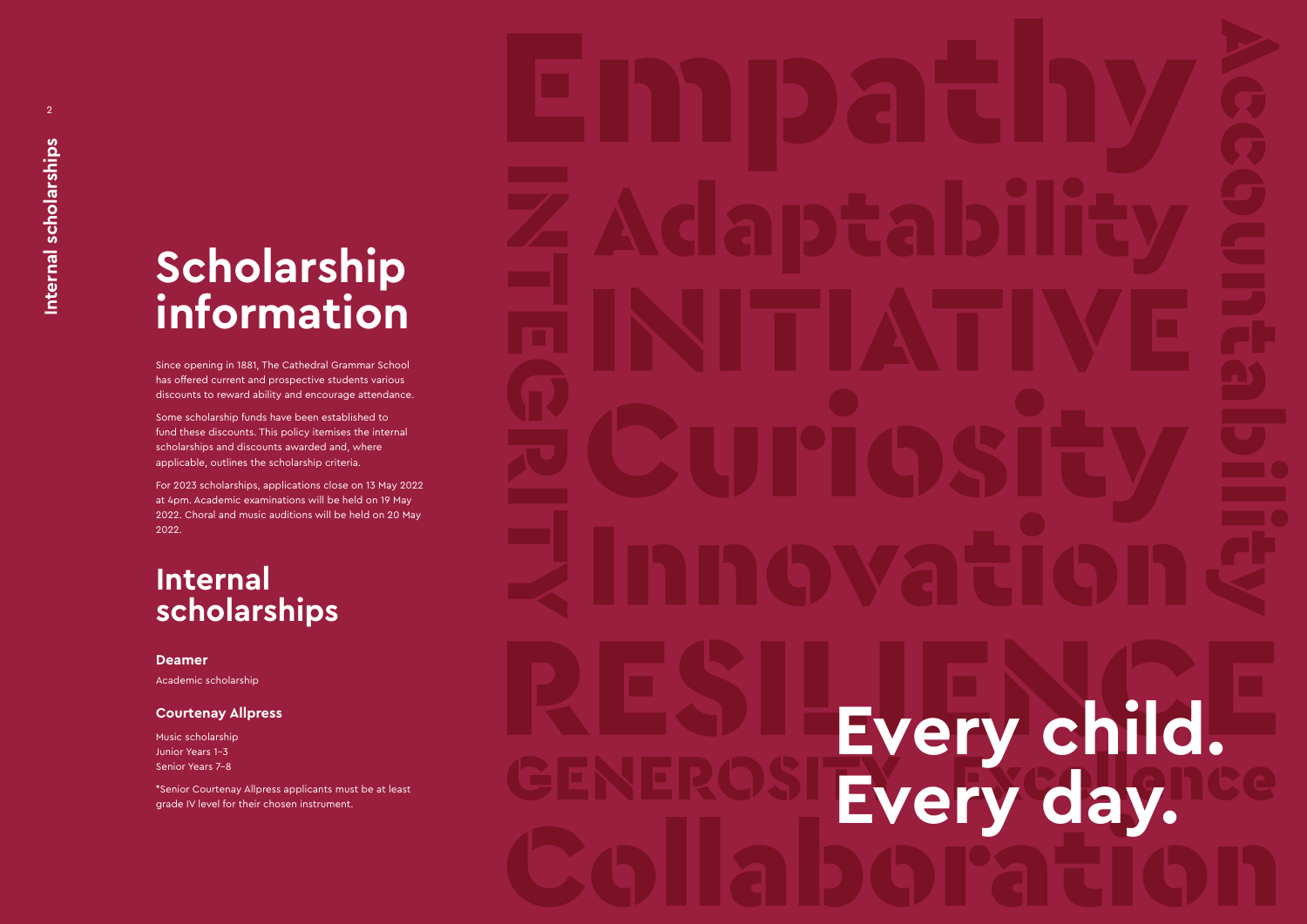

## **Deamer academic scholarship**

### **Background**

The Deamer Scholarship was initiated in 1978 from an endowment from the estate of W.M.G. Deamer in memory of his son, John Manton Deamer, an Old Boy of the school who was killed in World War II. This scholarship fund is now used to allow The Cathedral Grammar School students of high academic ability to win a discount on tuition fees.

### **Objectives**

To provide recognition of exceptional academic ability of full-fee paying students who are currently enrolled in the school.

### **Policy**

- 1. A Deamer academic scholarship with a duration of one year shall be awarded to two students in each year, Year 7 and Year 8.
- 2. The value of each Deamer academic scholarship shall be \$I,000 per annum (GST incl) and applied as a discount on fees at the rate of \$100 per month (GST incl).

### **Duration**

The Cathedral Grammar Schiool Deamer academic scholarship is for one year and will be applied in the 2023 year.



**In memory of John Manton Deamer, an Old Boy of the school who was killed in World War II.**

#### **Procedures**

- 1. Each year, students in Years 6 and 7 will be invited to compete for a Deamer academic scholarship for the following academic year.
- 2. Students already receiving tuition fee discounts are eligible to receive a Deamer academic (internal) scholarship, but may not receive more than one tuition fee discount at any one time.
- 3. The award of scholarships shall be made after examinations in English and Mathematics, and the sitting of a further test of general scholastic abilities.
- 4. The examinations will be conducted separately from the school examinations and administered by the Heads of Boys' and Girls' Schools.
- 5. The scholarships shall only be awarded where the standard achieved by the applicants is, in the sole opinion of the Principal, equal to or greater than that of the standard achieved by successful applicants for external scholarships.
- 6. The Deamer academic scholarships shall be announced and awarded at the annual prize giving and held for the duration of the following year.
- 7. The holder of a Deamer scholarship will be known as a Deamer scholar.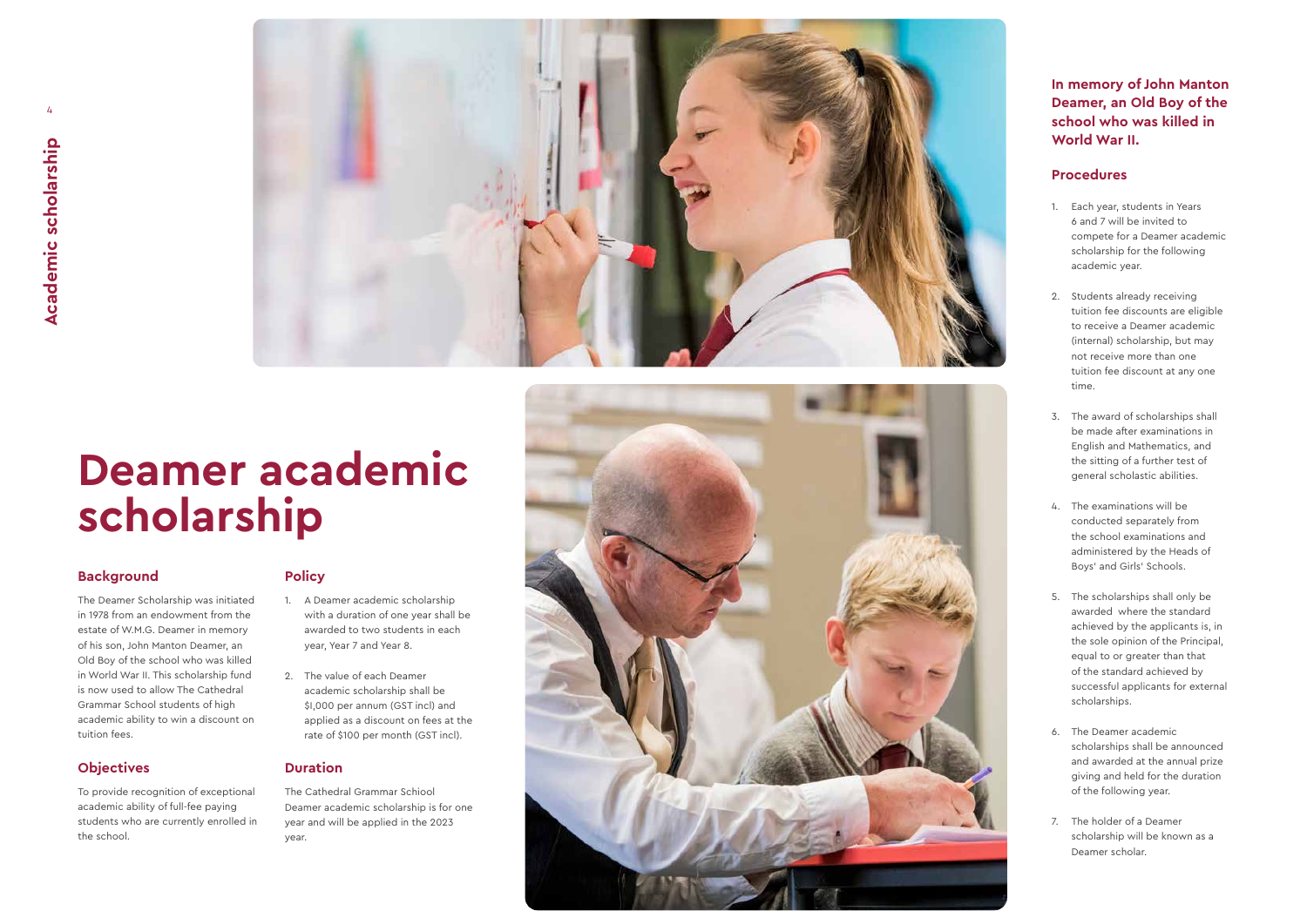### **Courtenay Allpress music scholarship**

### **Background**

The school music scholarship was initiated in 2008 to allow The Cathedral Grammar School students of high musical ability, in instrument or voice, to win a discount on tuition fees.

The scholarship was subsequently renamed the Courtney Allpress scholarship following a donation made to the school by Adrienne Winnicott, a previous Head of the Pre-School and employee at the school for 40 years (1975 -2015), in memory of her father.

Senior students applying for the Courtney Allpress scholarship, must be at a level of grade IV or above.

### **Objectives**

To provide recognition of exceptional musical ability of full-fee paying students enrolled in the school.

### **Policy**

There are two separate scholarships that may be awarded:

### **Courtney Allpress Junior Scholarship**

Awarded to Junior School students, where the primary aim is to help instil a love of music and for the child to feel a sense of pride in their musical studies. The only criteria for being awarded the scholarship under this aim is that the child is 'deserving'.

### **Courtney Allpress Senior Scholarship**

 A music scholarship, with a duration of no longer than two years, may be awarded to one or more students at Year 7 or Year 8 level. In exceptional cases, a three-year duration for a Year 6 student may be considered.





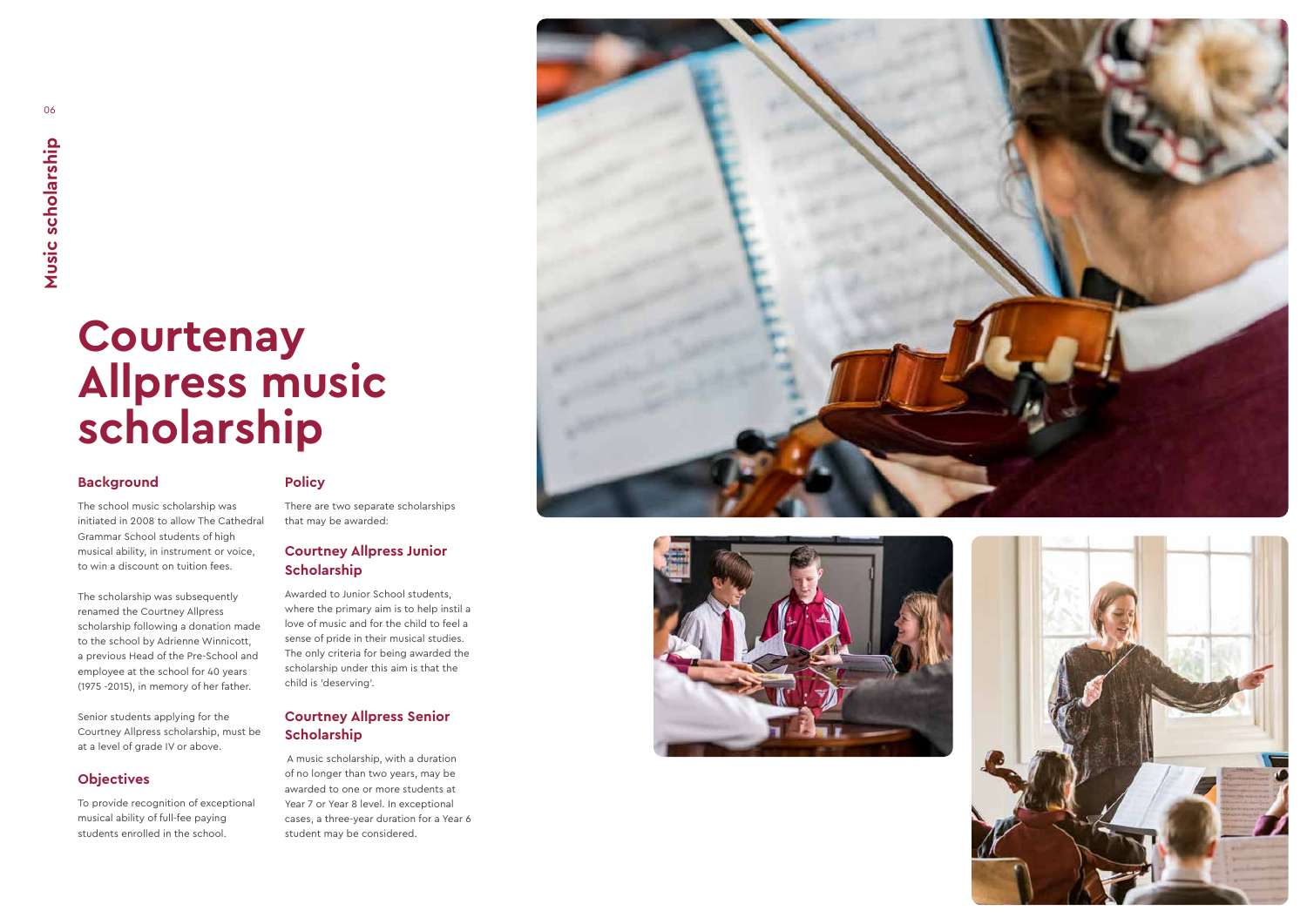### 08 **Procedures**

### **Courtney Allpress Junior Scholarship**

Funding begins in the child's Year 1 studies at the Junior School and continues until they finish in Year 3.

Applications are called for annually, by students aged 5 or less.

The value of this scholarship is \$100 per annum and begins in Year 1 of schooling; with the total value being \$300.

A recipient of this scholarship, must learn an instrument through our itinerant scheme.

The value of the scholarship will be deducted from the fees or music books. Funding will be reimbursed directly from the school to the itinerant teacher.

The decision of who receives this scholarship is made by the Director of Music, in consultation with the current music teacher at Pre-School.

#### **Courtney Allpress Senior Scholarship**

Each year, Year 6 and 7 boys and girls may apply for a school music scholarship, for the following academic year.

The value of this scholarship is \$1,000 per annum.

Students who are already receiving tuition fees discounts are eligible to receive a school music scholarship, but may not

receive more than one tuition discount at any one time.

If a student is already receiving a tuition discount, the scholarship would be awarded in name only.

In making this recommendation the following should be considered:

- achievement in one or more musical instruments and/or voice;
- established contribution to school music activities; and academic ability.

**Scott Thelning Principal** 

# Music scholarship **Music scholarship**

The scholarships shall only be considered where the standard achieved by the applicants is, in the sole opinion of the Principal, equal to or greater than that of the standard achieved by successful applicants for external music scholarships.

Approval shall be at the sole discretion of the Principal.

The school music scholarship shall be formally presented at the annual prize giving and held for the duration of the following year.

The holder of a school music scholarship will be known as a Courtney Allpress music scholar.

The \$1,000 value of the scholarship will be applied as a discount on fees at the rate of \$100 per month (GST incl).

The value of the total number of senior scholarships awarded shall not exceed \$4,000 per annum (GST incl).





### **Thank you for showing an interest in our internal scholarships**

At The Cathedral Grammar School, as we focus on every child every day, success is measured and celebrated in many different ways. Whether it be individual, group or school-wide success, it is important to us to focus on the gains, whatever the size, in order to acknowledge effort, persistence, progress and the feel-good factor of achievement. It is also important to recognise that success is different for different students at different times, and that's accepted and okay.